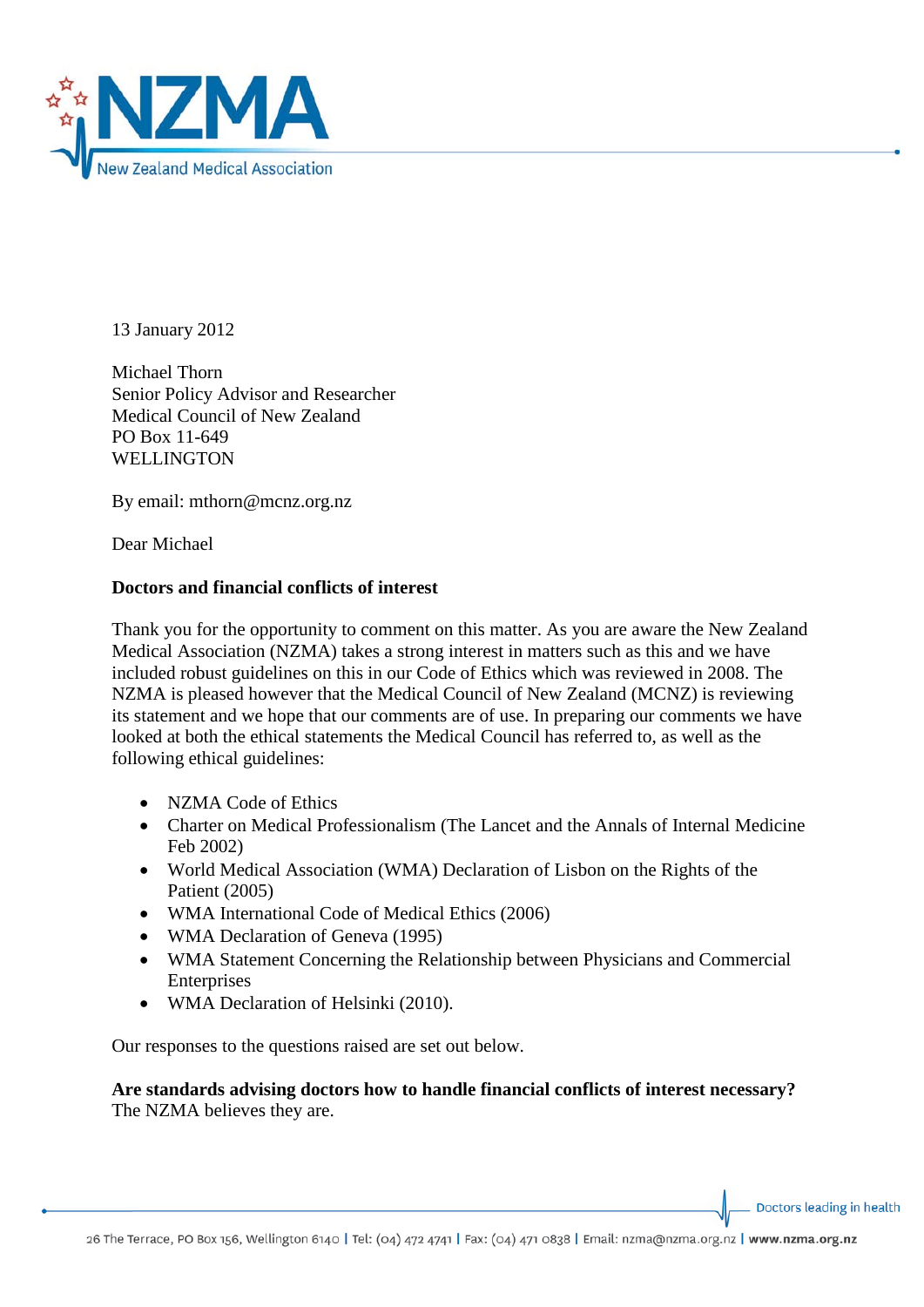## **Do you agree with the Council that the current standards need to be revised and strengthened?**

The NZMA is pleased that the Council is taking the opportunity to revise the guidelines. We are not sure that they need to be strengthened, rather it is a situation of making sure the guidance is clear and covers all potential situations.

# **Are there any circumstances where it would be acceptable for a doctor to accept a gift, funding or hospitality from a health related commercial organisation (HRCO)?** The NZMA believes there are.

## **If "yes", under what circumstances, and what standards should be in place to mitigate the influence such gifts, funding or hospitality might have on the doctor's prescribing and treatment decisions?**

There are two different situations covered here. Turning first to the question of gifts the NZMA finds the statement by the WMA concerning the Relationship between Physicians and Commercial Enterprises ("the statement" or "WMA statement") to be particularly useful.

"Physicians may not receive a gift from a commercial entity unless this is permitted by law and/or by the policy of their National Medical Association and it conforms to the following conditions:

- 1. Physicians may not receive payments in cash or cash equivalents from a commercial entity.
- 2. Physicians may not receive gifts for their personal benefit.
- 3. Gifts designed to influence clinical practice are always unacceptable. Promotional aids may be accepted provided that the gift is of minimal value and is not connected to any stipulation that the physician prescribes a certain medication, uses certain instruments or materials or refers patients to a certain facility.
- 4. Cultural courtesy gifts may be received on an infrequent basis according to local standards if the gift is inexpensive and not related to the practice of medicine."

In our view the key points from the statement are that: the gift is of minimal value, is not designed to influence clinical practice, is not for personal benefit, nor is it for cash or cash equivalent.

Turning next to conference funding both in regard to funding for the conference itself, and for assistance to individuals, for example with costs associated with travel to the conference; in an ideal world the NZMA considers that funding provided by HRCOs for conferences should be channelled through an independent third party. In terms of independence we mean that the HRCO is independent both of any control of the content of the conference or individuals attending the conference, and of the Government. The NZMA considers that it is important that the medical profession itself regulate matters of this nature.

In 2002, courtesy of the BBC, Onora O'Neill a Professor of Philosophy at Cambridge, teacher, bioethicist, philosopher and politician gave a series of five Reith lectures on "A question of trust." Onora O'Neill argued that the "new" accountability may not enhance the quality of professional services in health and education. Trust, she said, is necessary in all our interactions, and is a basic social commodity. She suggests that the basis of a more intelligent accountability is the support of good internal governance rather than "Herculean micromanagement."

However, while ideally a doctor should never receive funding directly from an HRCO, that position is impractical in New Zealand in respect of overseas conferences and may mean that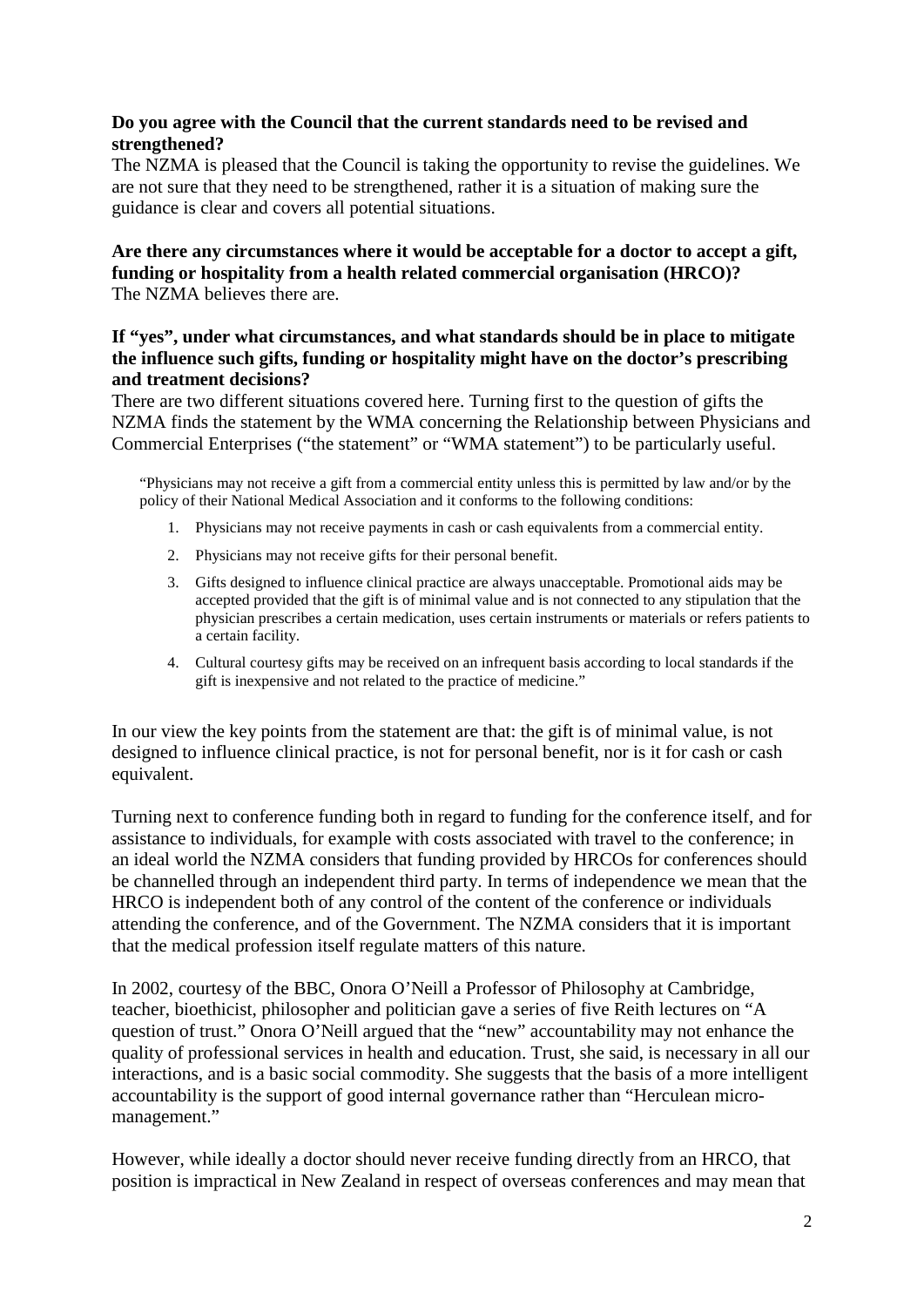New Zealand doctors are unable to attend overseas conferences which are costly to travel to. The NZMA believes that this is because conference organisers who are given the opportunity to choose who should receive funding, may choose to give the money to other doctors such as those from third world countries or doctors with whom they have a closer affiliation.

Nonetheless this is an issue that the NZMA believes the MCNZ should consider carefully. Key principles whenever funding is provided by an HRCO are transparency and independence.

# **Are the standards proposed by the Council in relation to medical education appropriate?**

The NZMA considers that what guidance is available is acceptable but it could be enhanced. In regard to this, we draw the Council's attention to the WMA's statement as it pertains to medical conferences. That statement sets out a number of points of value that the Medical Council might consider adopting. The relevant section provides the following.

"Physicians may attend medical conferences sponsored in whole or in part by a commercial entity if these conform to the following principles:

- 1. The main purpose of the conference is the exchange of professional or scientific information.
- 2. Hospitality during the conference is secondary to the professional exchange of information and does not exceed what is locally customary and generally acceptable.
- 3. Physicians do not receive payment directly from a commercial entity to cover travelling expenses, room and board and the conference or compensation for their time unless provided for by law and/or the policy of their National Medical Association.
- 4. Physicians may not accept unjustified hospitality and may not receive payment from a commercial entity to cover room and board for accompanying persons.
- 5. The name of a commercial entity providing financial support is publicly disclosed in order to allow the medical community and the public to assess the information presented in light of the source of funding. In addition, conference organizers and lecturers disclose to conference participants any financial affiliations they may have with manufacturers of products mentioned at the event or with manufacturers of competing products.
- 6. Presentation of material by a physician is scientifically accurate, gives a balanced review of possible treatment options, and is not influenced by the sponsoring organisation.
- 7. A conference can be recognised for purposes of continuing medical education/continuing professional development (CME/CPD) only if it conforms to the following principles:
	- 7.1 The commercial entities acting as sponsors, such as pharmaceutical companies, have no influence on the content, presentation, choice of lecturers, or publication of results.
	- 7.2 Funding for the conference is accepted only as a contribution to the general costs of the meeting."

**Declaring a conflict of interest may ensure transparency, but it will not necessarily mitigate the undue influence that a sponsored continuing professional development event may have on the behaviour of doctors who attend. Should there be additional requirements on doctors in this situation? If so, what should those requirements be?** The points made above by the WMA regarding conferences offer the following additional points that you may wish to include in your guidance.

• The main purpose of the conference is the exchange of professional or scientific information.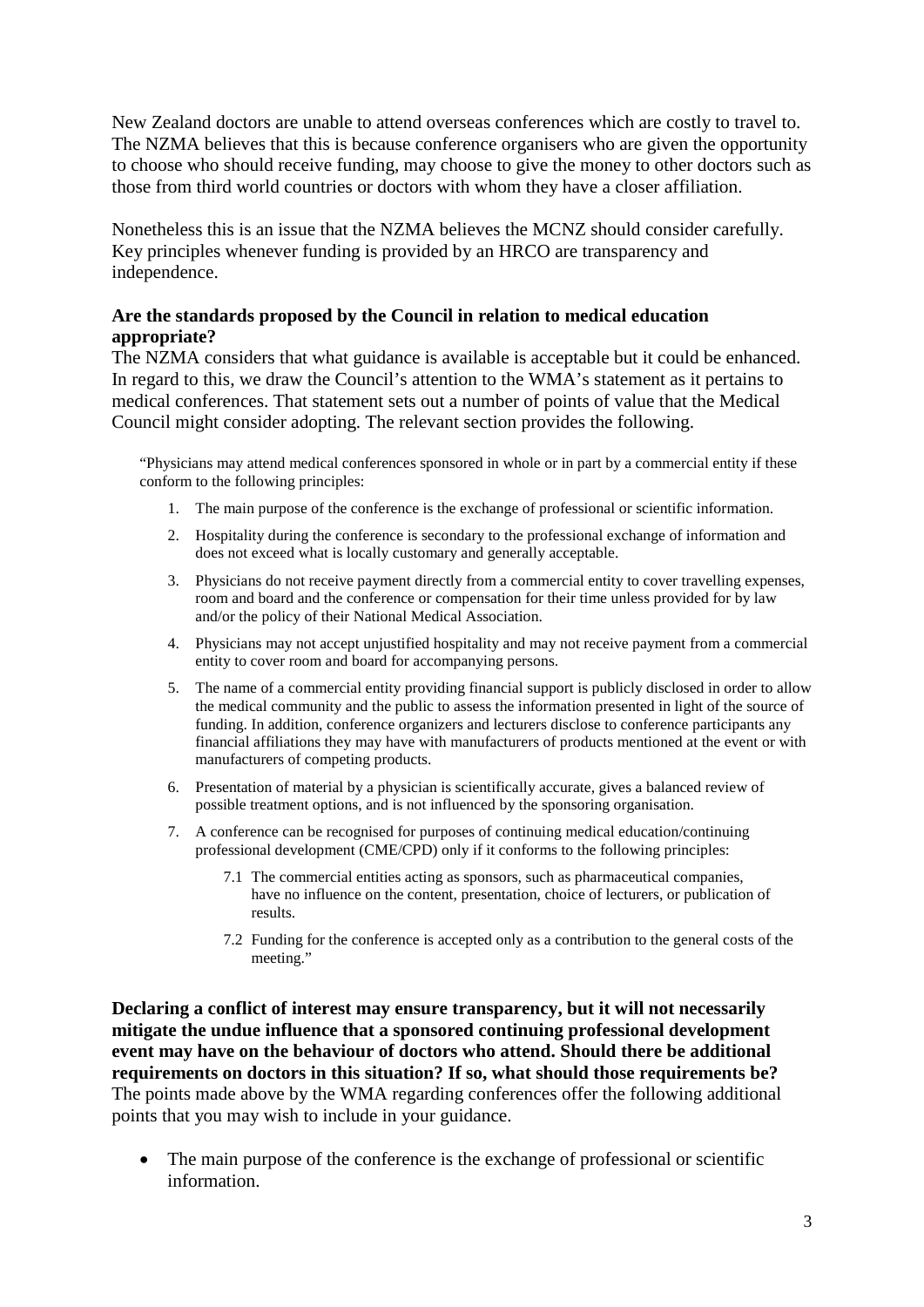- The name of a commercial entity providing financial support is publicly disclosed as is any financial affiliation the conference or conference organisers or lecturers have with the commercial entity.
- Presentation of material by a physician is scientifically accurate, gives a balanced review of possible treatment options, and is not influenced by the sponsoring organisation.

The NZMA also considers that the point made by the Canadian Medical Association about the requirement where possible to use generic rather than trade names in the course of CME/CPD activities is pertinent.

**Are the proposed standards relating to the provision of care and advice appropriate?** The NZMA believes they are. Something however should be included on physician endorsement of commercial products. The NZMA developed the following policy statement in 2007.

#### **Commercial endorsements**

- 1. Doctors should avoid any appearance of potential influence on their decision making or judgment on behalf of patients by personal commercial imperatives or commercial interest in products they are endorsing.
- 2. Doctors must declare as part of the endorsement, any commercial interest in the product and state why they are endorsing it. For instance, if a Doctor is deriving financial or other benefit directly or indirectly for appearing in an advertisement or advertorial, this must be stated as part of the Doctor's endorsement.
- 3. Doctors should endorse products using the proper chemical name for drugs, vaccines and specific ingredients, rather than the trade or commercial name.
- 4. Any endorsement should be based on specific independent scientific evidence, and that evidence should be clearly stated.

### **In some communities it may be difficult for a person who is financially dependent on a doctor (such as a pharmacist) to make a complaint about unethical conduct. How can the Council ensure that doctors do not exploit those who are dependent on them for income?**

The NZMA does not have any suggestions in regard to this.

### **Are the proposed standards relating to research appropriate?**

The NZMA believes the standards are appropriate but inadequate. As a minimum the NZMA considers the Medical Council needs to refer to the Declaration of Helsinki, and should elaborate on the issue of ensuring that negative results are made available. The WMA statement on research takes may be helpful in regard to this. It provides the following.

A physician may carry out research funded by a commercial entity, whether individually or in an institutional setting, if it conforms to the following principles:

- 1. The physician is subject only to the law, the ethical principles and guidelines of the Declaration of Helsinki, and clinical judgment in performing research and does not allow himself or herself to be subject to external pressure regarding the results of his or her research or their publication.
- 2. If possible, a physician or institution wishing to undertake research approaches more than one company to request funding for the research.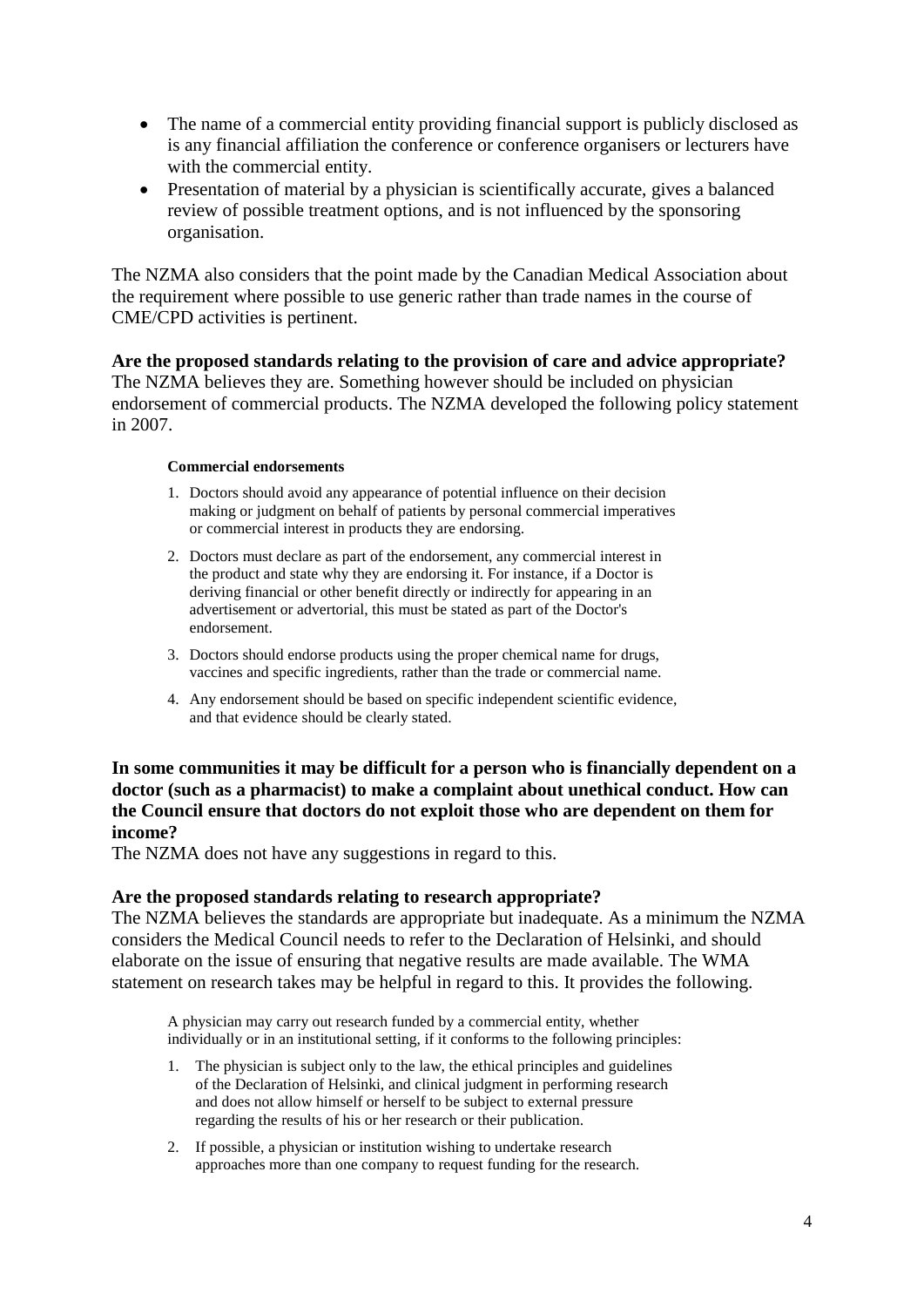- 3. Identifiable information about research patients or voluntary participants is not passed to the sponsoring company without the consent of the individuals concerned.
- 4. A physician's compensation for research is based on his or her time and effort and such compensation is in no way connected to the results of the research.
- 5. The results of research are made public with the name of the sponsoring entity disclosed, along with a statement disclosing who requested the research. This applies whether the sponsorship is direct or indirect, full or partial.
- 6. Commercial entities do not suppress the publication of research results. If results of research are not made public, especially if they are negative, the research may be repeated unnecessarily and thereby expose future participants to potential harm.

## **Are the proposed standards relating to doctors involved in the governance, management, operation and promotion of HRCOs appropriate?**

The NZMA believes so. However, we like the clarity of the points made in the WMA statement in its section on Affiliation with Commercial Entities.

A physician may not enter into an affiliation with a commercial entity such as consulting or membership on an advisory board unless the affiliation conforms to the following principles:

- a. The affiliation does not compromise the physician's integrity.
- b. The affiliation does not conflict with the physician's obligations to his or her patients.

Affiliations and/or other relationships with commercial entities are fully disclosed in all relevant situations such as lectures, articles and reports.

### **Relationship between doctors and HRCOs**

We trust that the above answers the specific questions you have raised. There is however, a further matter that has been overlooked in this discussion which we draw to your attention. That is the necessity of there always being some relationship between doctors and HRCOs.

Over the years there has been a constant development in pharmaceutical therapy and medical technology; so much so that a therapeutic approach that was up-to-date 40 years ago, today may be seen as malpractice. It would be absurd to believe that today the world has reached an endpoint and we have the final answers. In consequence this means that the world still needs to continue innovating.

Pharmaceutical and technological development has been driven, made and paid for by private companies. Few big drug developments have been brought to the market out of the public domain. This is not to diminish or to devalue the work of those in public research and institutions, but it takes much more than basic research to bring a product to the patient.

If those facts are accepted, then it must be acknowledged that pharmaceutical companies need to be able to market their products. Otherwise development will not happen, because investors will bring their money to other parts of the economy. Advertising, directly and indirectly is a method of communication to bring goods to a market. This is quite legitimate, although many countries correctly limit the public advertising of prescription-bound drugs. (As an aside, while New Zealand doesn't provide any such limits, the NZMA's long standing position is that we should).